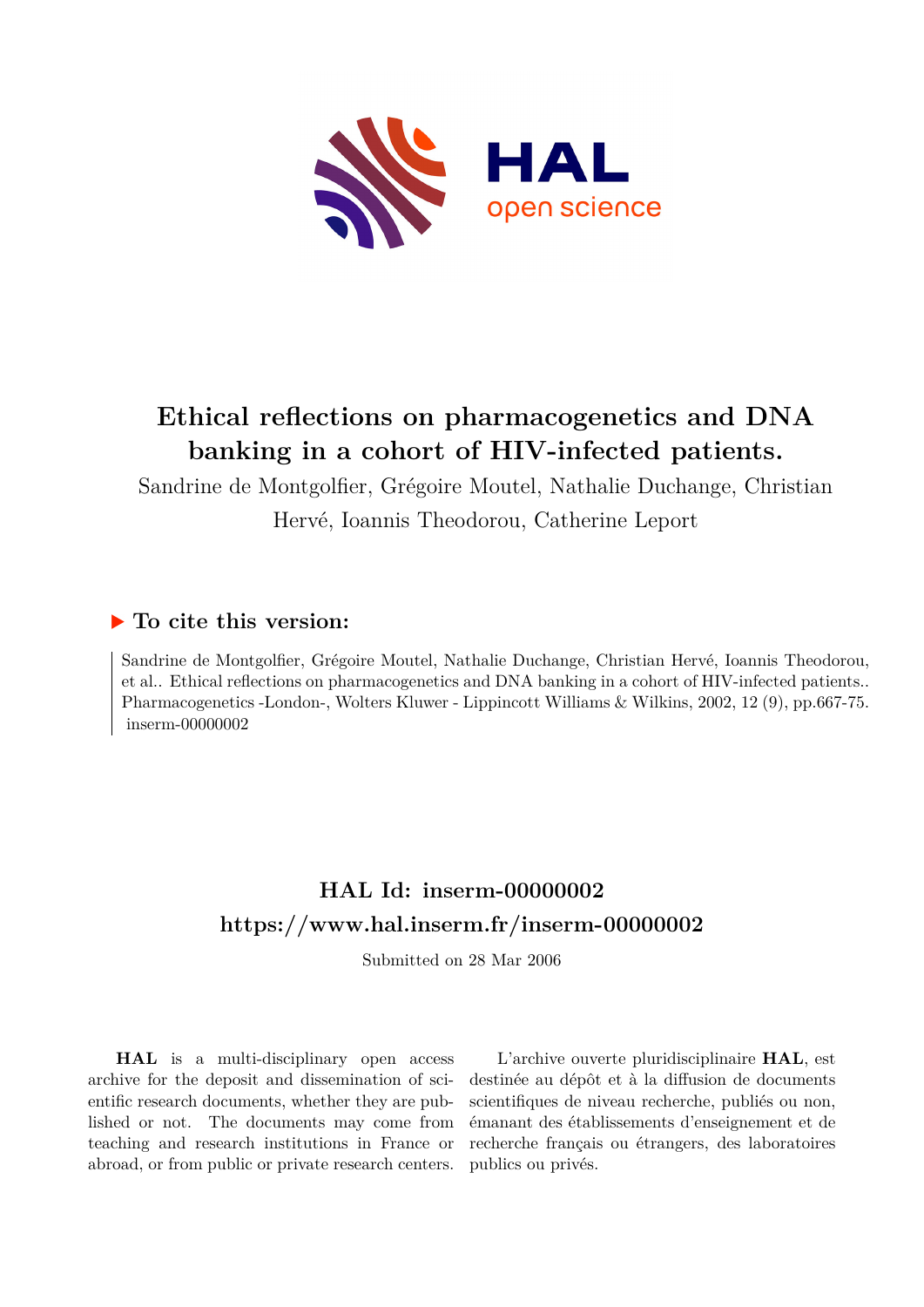# **Ethical reflections on pharmacogenetics and DNA banking in a cohort of HIV-infected patients**

Sandrine de Montgolfier<sup>1</sup>, Grégoire Moutel<sup>1</sup>, Nathalie Duchange<sup>1</sup>, Ioannis Theodorou<sup>2</sup>, Christian Hervé<sup>1</sup>, Catherine Leport<sup>3</sup> and the APROCO Study Group\*

<sup>1</sup>Laboratoire d'Ethique Médicale, de Droit de la Santé et de Santé Publique, Faculté Necker - 156, rue de Vaugirard – [www.inserm.fr/ethique,](http://www.inserm.fr/zethique) 75730 Paris cedex 15 – tel : 01 40 61 56 52

<sup>2</sup>Laboratoire d'Immunologie cellulaire et tissulaire, Faculté Pitié-Salpètrière – 47-83, boulevard de l'Hôpital – 75651 Paris cedex 13 – tel : 01 42 17 75 11

<sup>3</sup>Laboratoire de Recherche en Pathologie Infectieuse, Faculté X. Bichat - 16, rue Henri Huchard – 75870 Paris cedex 18 – tel : 01 44 85 61 79

\*Members of the APROCO study group are listed in Acknowledgements

Running title: HIV and DNA banking

Keywords: pharmacogenetics, ethics, DNA banking, HIV.

Corresponding author: Grégoire Moutel, Laboratoire d'Ethique Médicale, de Droit de la Santé et de Santé Publique, Faculté Necker - 156, rue de Vaugirard, 75730 Paris cedex 15, France. tel : 01 40 61 56 52 – fax : 01 40 61 55 88 – e-mail : [gregoire.moutel@wanadoo.fr](mailto:gregoire.moutel@wanadoo.fr)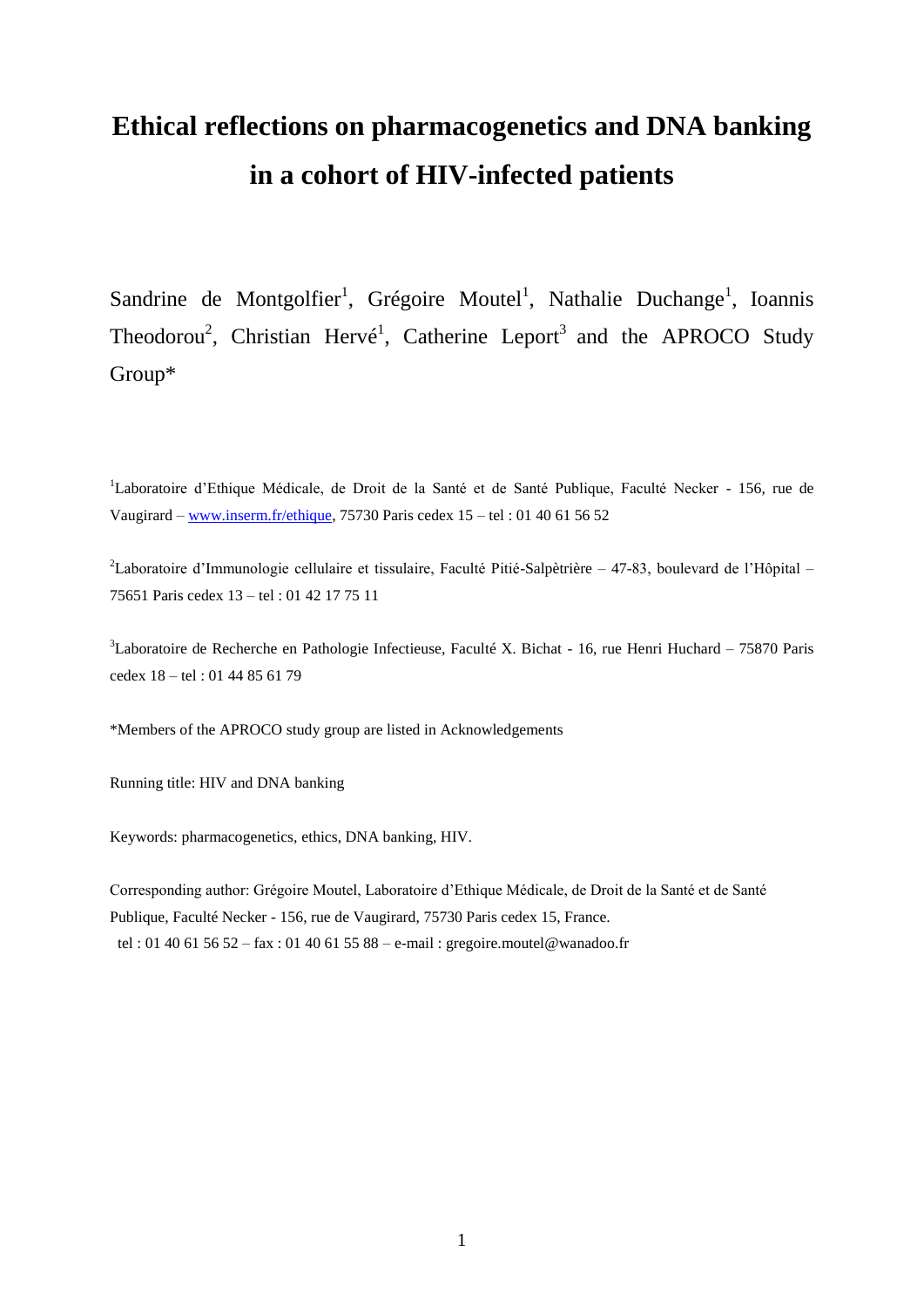#### **Abstract**

The aim of this study was to analyze ethical questions concerning the storage of human biological samples to be used in genetic analyses and pharmacogenetic research based on a French experience of DNA banking in a cohort of HIV-infected patients receiving protease inhibitor treatment (APROCO). We describe the ethical issues raised during the establishment of a DNA bank, including questions dealing with autonomy, benefit to the patient, information sharing and confidentiality as well as guarantees concerning the storage and use of DNA. We describe the practical applications of themes illustrated theoretically in the literature. Most of the points raised are not specific to HIV, but some of them may be more accurate due to the characteristics of the HIV population. The questions raised are not exhaustive and we conclude with specific points that remain to be defined. Our results are summarized in the memorandum and consent form presented in the appendices. This work should allow other researchers and members of evaluation committees to enrich their considerations and should stimulate discussion on this subject.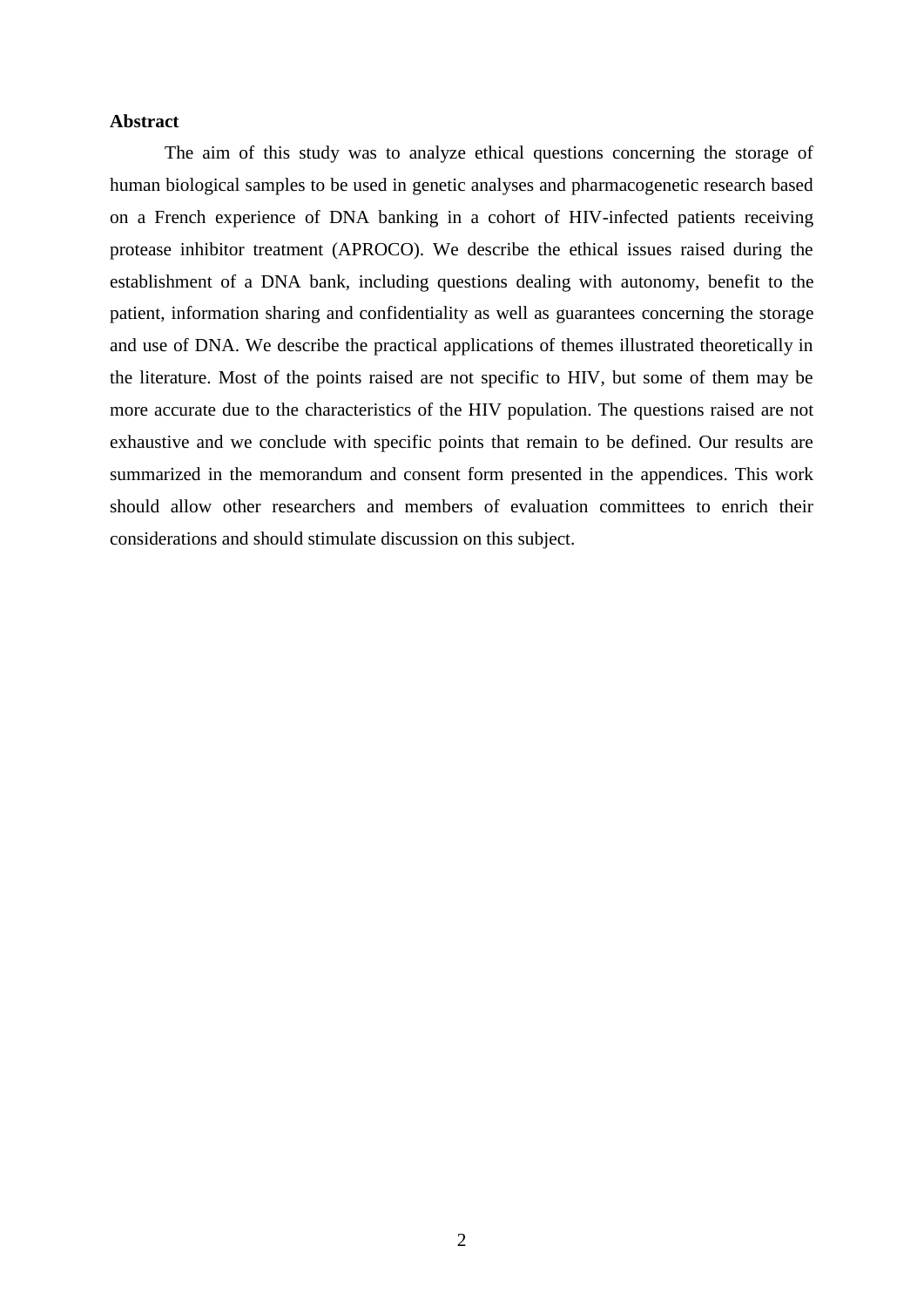## **Introduction**

The recent discovery of factors associated with response and susceptibility to HIV treatment has opened up new possibilities for genetic testing, which should make it possible to tailor treatment to individual patients. This prospect raises a number of questions and stimulates ethical reflections. The demonstration that chemokine receptor genes are associated with treatment response lead to further studies on other genes [1,2]. In the pathways by which protease inhibitors (PI) are metabolized, cytochrome P 450 polymorphisms affect drug metabolism and might be involved in drug toxicity [3-6]. The ethical debate is currently most relevant to researchers, but will soon extend to consultants, nurses and other care givers and, given the major implications unique to this disease, patients, in the form of patient associations. It will also concern public research institutions and industrial partners.

In France, a strict procedure must be followed for all genetic tests. This procedure was defined in bioethics laws in 1994 and obliges the physician to obtain consent from the patient, after providing complete information about the test to be carried out. In addition, any new medical technology that is to be used on humans in France must, according to the Huriet-Sérusclat law concerning biomedical research, be evaluated by a research committee, the Consultative Committee Protecting Persons in Biomedical Research (CCPPRB). Two types of research are covered by this law: those with and without direct individual benefits for the participant. Moreover, if medical data are to be analyzed by computers in a research context, they must first be declared to the CNIL (the French national data protection agency, responsible for monitoring citizen's rights with respect to data concerning them held on computers).

In this study, we consider the ethical questions relating to pharmacogenetics for a French cohort of HIV-infected patients, who had already started treatment with protease inhibitors (APROCO) [7-11]. The cohort is briefly described in Annex 1. A DNA bank was set up for this cohort, for use in studies of the genetic factors associated with response to treatment or poor tolerance of the antiretroviral drugs. The ethical questions considered are those raised by clinical research in general, by predictive medicine and genetic factors involved in multi-factorial determinism of the onset or prognosis of a disease, and by DNA banking [12-13]. The specificity of these questions relates to their association with the beneficial and possibly harmful effects of a drug on the human body, this drug being prescribed by a physician, and taken by a patient. This situation raises questions about the shared responsibility of the contract between physician and patient [14-15]. Our aim was to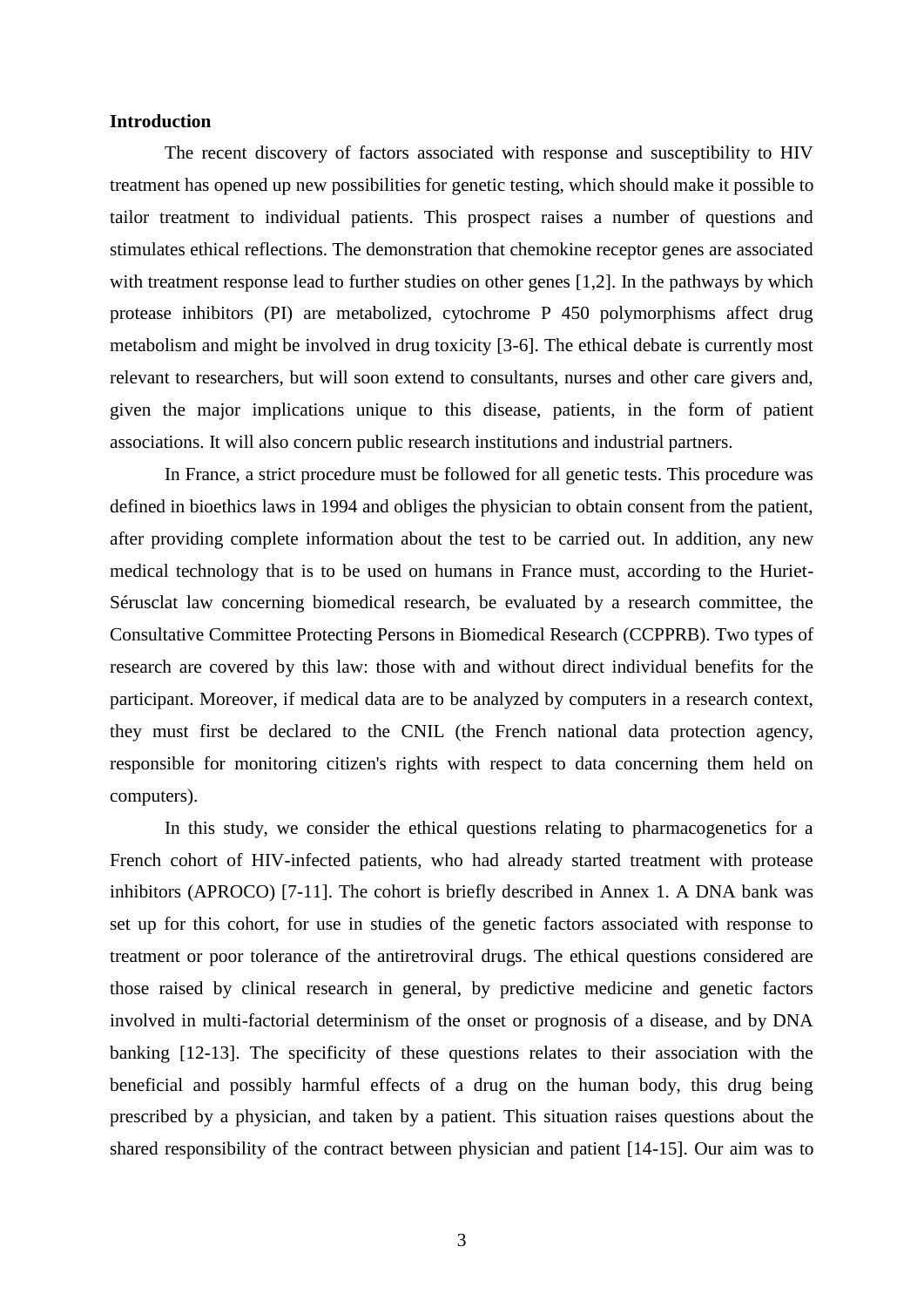analyze ethical aspects as a whole in relation to the constitution of a DNA bank in this context.

#### **Ethical issues related to DNA banking**

Respecting patient's choices and commitment

Patients are ensured that their decision to participate in this type of research is respected. They are guaranteed that they have the fundamental right to refuse to suffer the slightest damage to his/her corporal integrity and for the duty to respect the privacy of the individual [16]. It must be recognized that although some of the possible consequences of this research are clear from the beginning of the study, others are unknown or uncertain, and may only be outlined during the study. The knowledge of a genetic predisposition, is, like all knowledge, a factor that increases the individual's freedom and responsibility with respect to his or her future. However, it may also restrict freedom, by limiting the individual's future prospects and by altering his or her quality of life as a result of anxiety.

Respecting an individual's autonomy requires that the information given to the patient concerning the known and unknown consequences of the commitment is phrased carefully and appropriately [17]. This is a psychological challenge, calling into question the patient's pugnacity towards the disease, his or her compliance with preventive measures, and plans to procreate. Not only must the information be truthful, clear, appropriate, complete, and up to date, but the physician must be confident that the patient has as complete an understanding as possible of the consequences of his or her decisions [18,19]. Some studies have shown a marked discrepancy between the information given by the physician and the patient's understanding of that information. In pharmacogenetics, the complexity of the information provided makes it particularly difficult to ensure that the patient has correctly understood [20]. Asking the patient to reformulate the information is one way of making sure that they understand. Studies can be set up to analyze patients' understanding and other associated factors. Education policies on these genetic questions aimed at the general population are beginning to be developed. The French Genome Train Exhibition, in October 2001, is one such example.

Another important aspect of respect for the patients' wishes is the length the commitment they are asked to make. It appears to be desirable to limit the period of commitment, given the changing and uncertain nature of the consequences of patients' choices. However, it would be regrettable to destroy material as precious as DNA, which could be useful in the light of new discoveries in the future. Thus, in accordance with the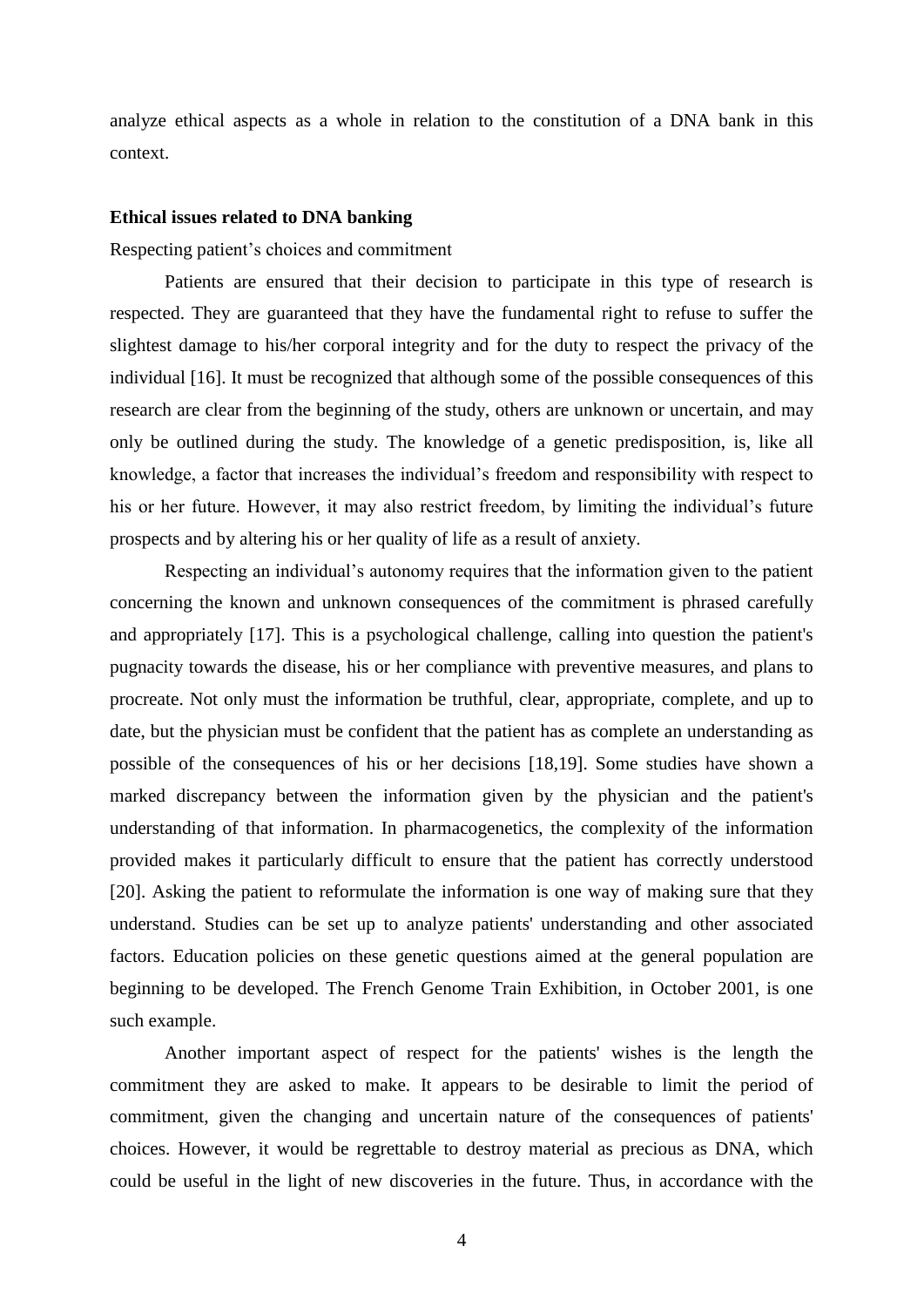CNIL's recommendations, it has been decided that DNA samples should be stored for ten years after the closure of the cohort. Should the physician wish to prolong the storage period, we reserve the right to contact the patient to request a renewal of the commitment while asking for the CNIL to prolong the authorization. The patient's consent is required for the extension of the storage period. If the patient refuses or if no other research project is decided, the samples and any related information will be destroyed or anonymized. The length of the storage time has received little attention in research, but we think that it should be seen as a means of respecting the patient's wishes in the long term. Two problems are associated with renewing consent: first, the possibility of a number of the participants in the cohort dying and second, the difficulty keeping in contact with all the patients in the long term**.** Actively searching for patients lost to follow-up, includes making enquiries at the town councils of patients' birthplaces, as stipulated in the general APROCO study, in accordance with the CNIL.

#### Benefits to the patients

The question of the benefit of genetic testing to the patient has been the subject of a long debate. At first sight, the study of genes associated with the response to and tolerance of antiretroviral drugs may seem to be a cognitive research project without any direct individual benefits (according to the French Huriet-Sérusclat Law), useful mostly to the patient community as a whole. However, work on predictive elements could be beneficial to individual patients. By studying genetic factors predictive of disease progression and drug side effects, it should be possible to adapt the treatment to each patient, thereby minimizing possible undesirable effects and maximizing the response. Above all, the genetic factors studied will be genes for which functions have already been established in preliminary work. The significance of these genes, within the context of other, multiple determinants of the effect of the drug, will be analyzed here. This is different from a "blind" investigation, in which the aim is to search for unknown genes affecting the response to and tolerance of treatment. The French research committee (CCPPRB) accepted that this project has direct individual benefits. This debate illustrates the difficulty involved in distinguishing between the two types of classification, recently highlighted in the new version of the Helsinki Declaration [21], and which will probably be debated during the next revision of French bioethics laws. It may even form part of the revision of the 1988 Huriet-Sérusclat law [22], proposed by Mr Huriet this year. In the context of this work, we accept this choice of benefit for the patient as the research undertaken could have an impact on the treatment of the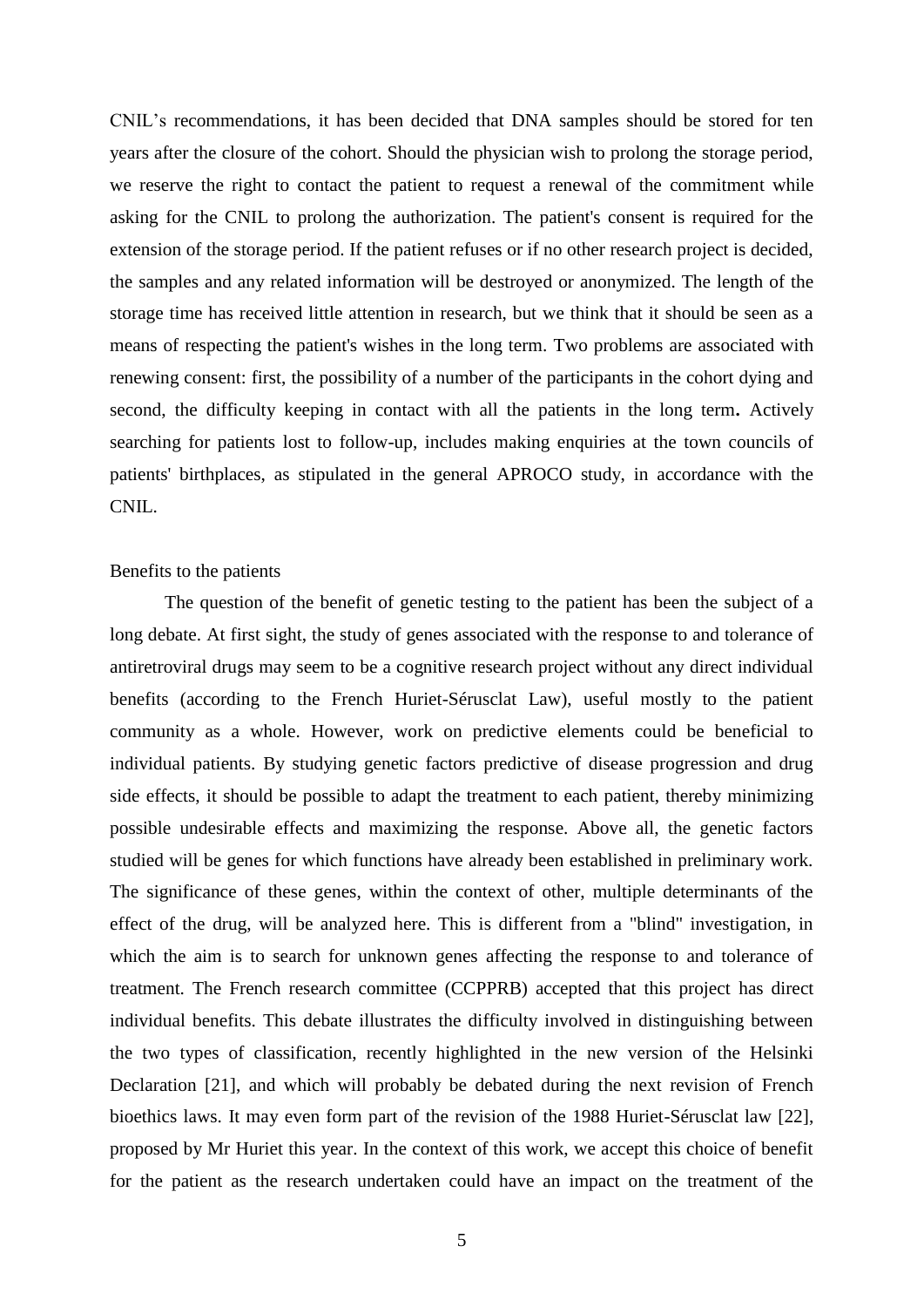participants considering that HIV treatments may generate drug side effects. Preliminary results from a questionnaire addressed to the APROCO patients showed that they retained the notion of direct individual benefit as the possibility to gain a treatment adapted to their own (data not published). However, as mentioned by the American NBAC [23], several conditions have to be fulfilled before returning the results from genetic research: first, the results should be scientifically validated and reproducible, second, the results should have a significant implication for the individual's health and third, means to improve, to prevent or to cure should exist. Returning results requires appropriate genetic counseling and fresh samples should also be retested by a diagnostic laboratory. The participants who expressed their wish to know about the research results should imperatively be informed about the general results and should be proposed, when possible, a test after its validation to know his/her personal genetic status. There is some uncertainty as to the delay before results can be returned and this question also has financial aspects, which have not received much attention to date. A specific budget could be estimated at the beginning of a research project with all the difficulty that this represents. The report of Clarke et al proposed that health authorities in concert with research ethic committees could estimate the relevance of result return by allowing the necessary budget and the setting up of new clinical services [24].

#### Confidentiality and the risk to the patient

The protection of human genetic material, and of the data generated by research raises questions concerning the quality of organization and filing [25-26]. One essential question concerns confidentiality. At no point should it be possible to establish a link between a genotype and a person ("firewall"), unless the result is passed on directly by the physician to the patient [27]. This security measure is already in place for all biological data from the APROCO cohort. The procedures are conform to the actual guidelines concerning the processing of computerized medical data as validated by experts from the CNIL organization. The laboratories storing and studying genes only have access to a coded identifier, making it possible to reconstruct the genetic data and clinical/biological data. Only the physician responsible for the patient has the key to make the connection between a result and a patient. To maximize respect for the privacy of the individual, we should consider whether genetic data should be introduced into the database in "resident" form for a therapeutic test, or whether it would be better to group the data together provisionally for analysis, to answer a precise question, the shared data files being deleted once the work is completed. We do not have a definitive answer for this question yet.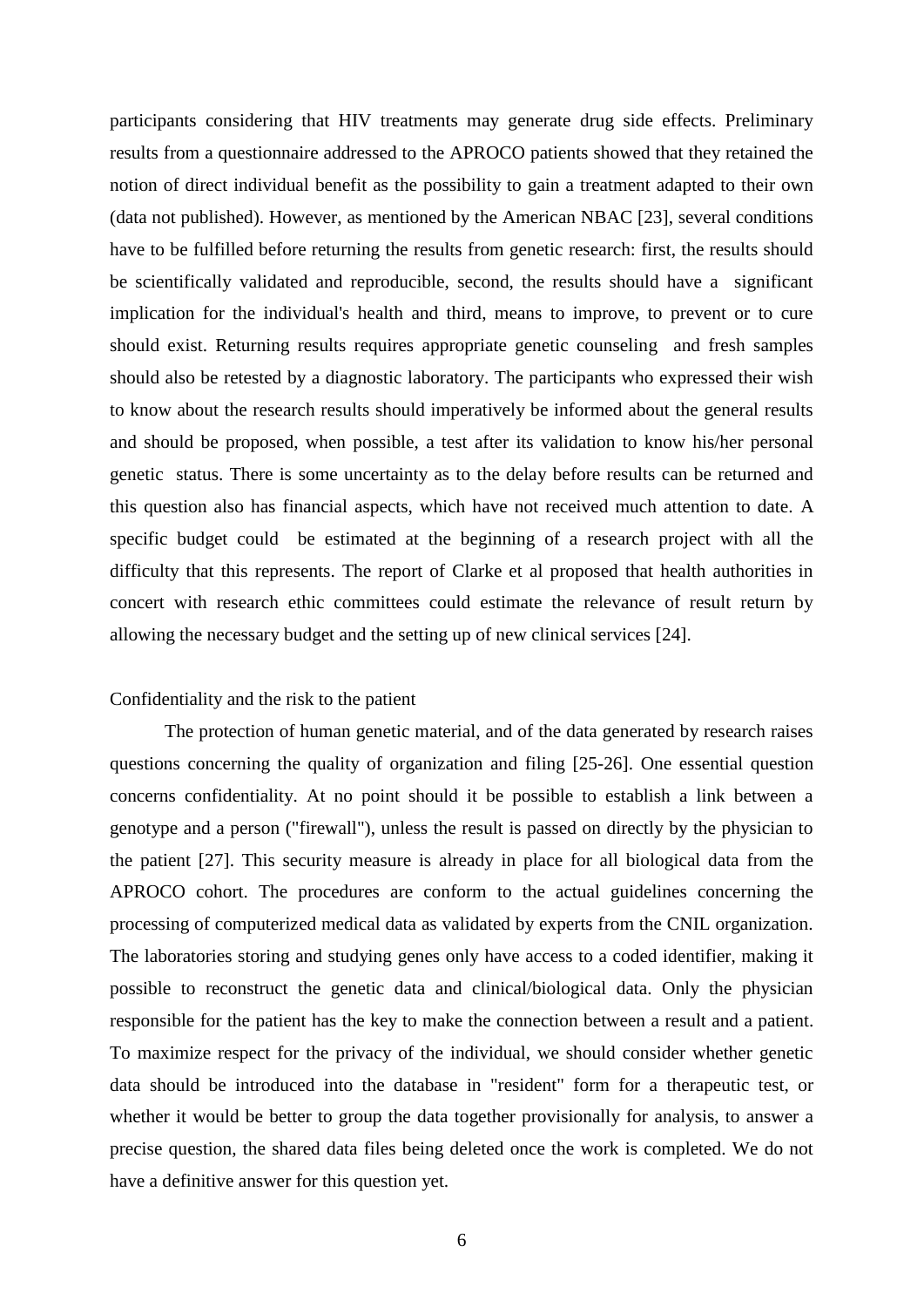As certain genotypes are more frequent in some ethnic communities than in others, it may be necessary to consider ways to prevent stigmatization. The protection of genetic information concerning the effects of a drug on a given patient is also a social issue because of the relationship between health and employment or insurance. The finding that a given individual responds poorly to existing treatments or has a higher susceptibility to the HIV virus might increase the risk of discrimination. Ideally, we consider that the French law should clearly indicate that stigmatization of persons due to genetic characteristics must be forbidden and that employers and insurance companies cannot base their decisions on this type of result, even though insurance companies have contributed to the development of risk theories [28].

#### The sharing of information

Respect for patient confidentiality also raises the problem of sharing this type of information with families recently considered in a paper of Knoppers [29]. This problem is common to the identification of any predictive genetic factor. In the HIV context, the patient may wish to keep all of the medical data associated with their HIV status a secret. Also, if such results are not obtained as part of the general treatment program, patients may feel guilty and may not wish to share this information. However, it may have consequences for other members of the family taking the same drugs, or other drugs prescribed for a completely different disease, but acting on the same metabolic pathways. We believe that the decision to share information should be left to the patient after he/she has been correctly informed by the physician about the interest of sharing a particular piece of information.

#### Guarantees concerning DNA storage and uses:

A very sensible security measure to safeguard genetic material is to store each sample at two different sites. This practice of double storage remains poorly organized and controlled in France, and its improvement requires a clear commitment from the community. This commitment would make it possible to create storage sites solely for duplicates. The use of shared technical resources, managed according to defined procedures, would resolve the problem faced by a large number of laboratories that do not have the means to ensure the long-term storage of samples in conditions of optimum security. The transfer of genetic material to a laboratory outside the storage site, for a specific study, raises the problem of the potential use of the genetic material for purposes other than those initially planned, for which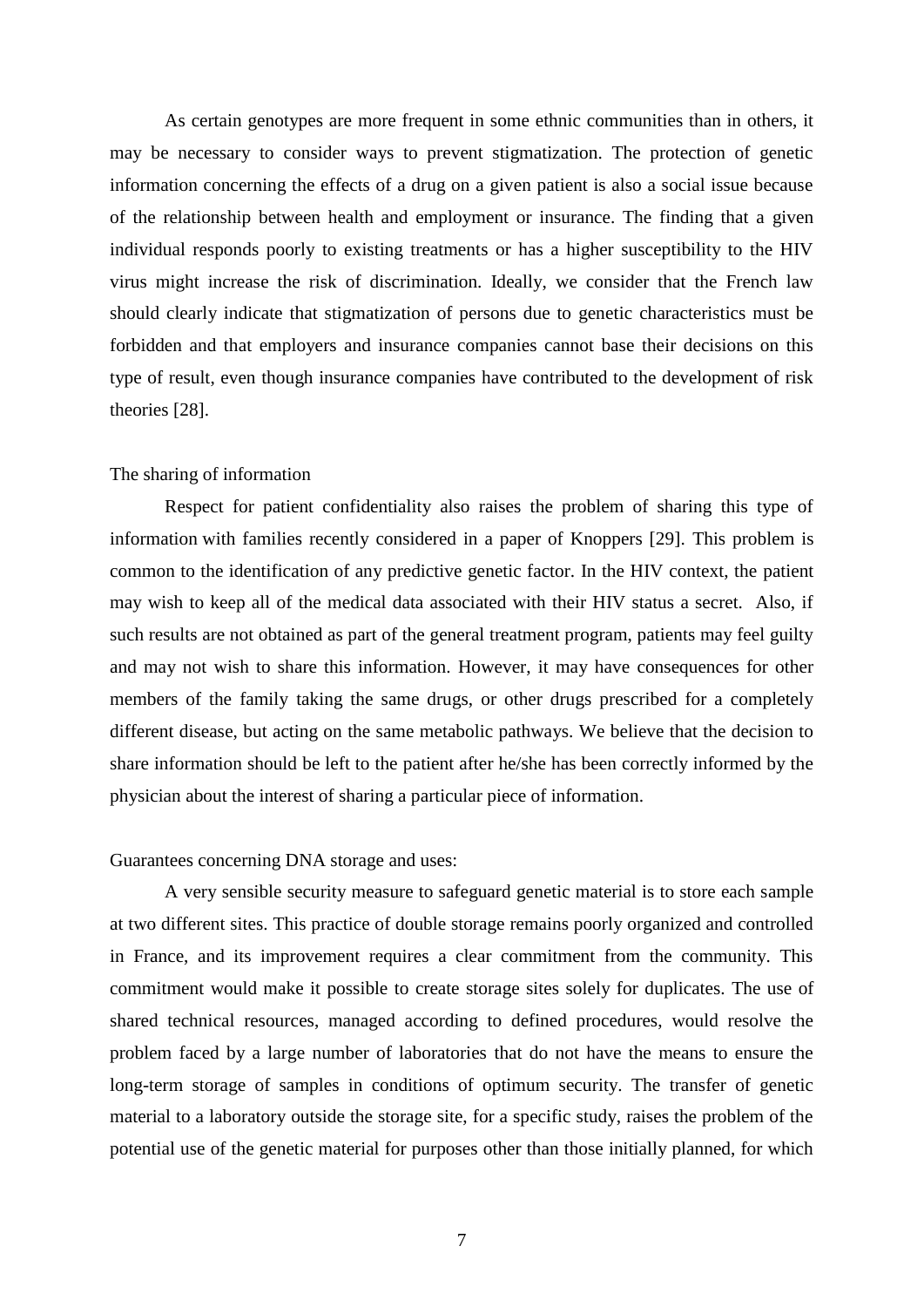the patient has not given consent. The possibility of transferring only the genome fragment (amplicon) required for the study is the way of preventing such misuse we adopted.

Important issues concerning the patients' interest are the choice, hierarchy and methods used in studies carried out using the DNA bank. Once stored, the DNA may be of interest to many investigators, for many purposes. The establishment of rules provides patients with a guarantee that the use of this material will be well thought out in their interests [13,20]. Indeed, it would be potentially dangerous for a single principal investigator, or even a scientific committee managing therapeutic research, to attempt to consider all the various challenges and make the most suitable choices, given the limited amount of DNA extracted and the possibly discordant interests of the patients and the community. One of the rules of the APROCO study was to establish a specific DNA bank Monitoring Committee, consisting of the principal investigators, backed by colleagues working more specifically in ethics, lawyers, a representative of the study promoter, and a representative of patient associations. The members of this committee are sometimes required to take part in delicate interdisciplinary choices, but this structure guarantees objectivity and neutrality. Its main aim is to evaluate the genes to be studied and to decide which ones are most relevant to the APROCO study. For each gene, a research protocol including scientific references and a bibliography of the team are evaluated, to estimate their scientific competence in the field. The committee must respond to the questions raised by studies of genes associated with the response to or toxicity of antiretroviral drugs and ensure that the information given to the patients is relevant to these questions. Indeed, it should be noted that the patients from the APROCO cohort are followed up in the medical center attached to the research at a four month regular interval and that they receive oral information through their physician.

Another issue is the creation of commercial products as a result of the study of these samples, without the patient being financially rewarded. While we think it is important to protect the bank of samples and data from commercial enterprises in general, we also think that it is important to establish conditions such that collaborations with manufacturers are possible. Again, this can be achieved by using amplicons corresponding to the regions of interest. The results obtained could be used to develop new treatments beneficial to the patient, and to other patients with similar characteristics.

## Information and consent:

Information and consent are matters of concern [19,30]. All of the previous considerations have been formalized and made available to the patients, to help them to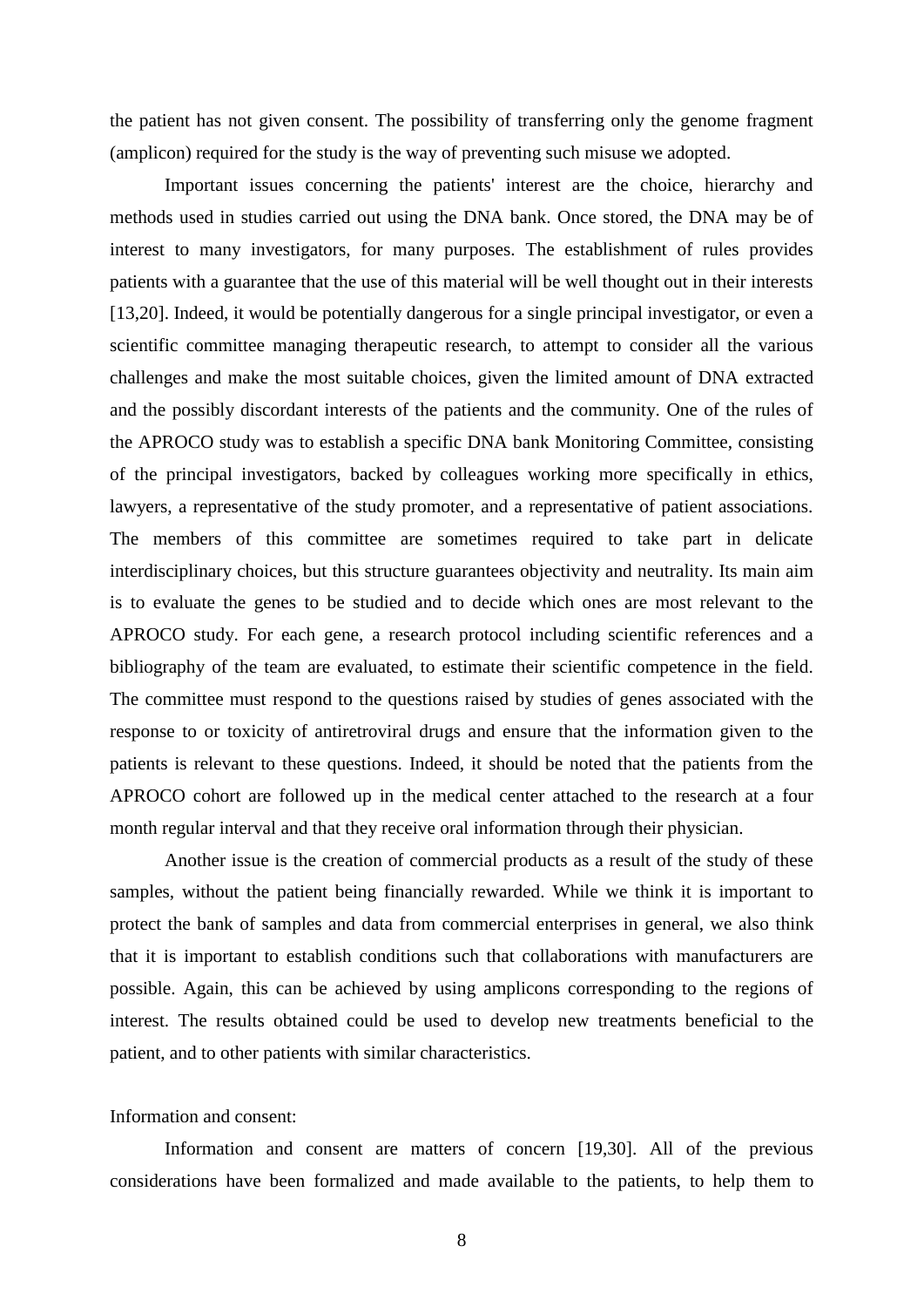commit to the research project, in which they are a special partner, in full possession of all the relevant facts (appendices 1 and 2). The four-page memorandum is as exhaustive as possible, including all the information that can be given to the patients. The first part deals with the context of the study, the reason behind it and its objectives. The second part concerns the development of the study, discussing how the sample will be collected and treated, and the nature, purpose and duration of storage. The third part deals with the patient's rights and duties (confidentiality procedures, declaration to CNIL [French national data protection agency] and conformity with the data protection act, the contact details of the promoter, of physicians and of the information processing site, approval of the project by a CCPPRB [site and date], the procedures for the return of information and the commercial aspects of the bank). We think it is important to make patients responsible for their role in treatment. Many patients are lost to follow-up, due to moving house or changing physician, for example. In the memorandum and consent form, we have repeatedly stressed the necessity for patients to pass on their new details or those of the physician treating them. The aim is to ensure that it is possible to request consent from patients a second time, for a new study, and to transmit results to them.

Another important point that must be respected is the patient's right not to receive the results. It may be desirable in some cases not to pass on information that it is psychologically difficult for the patient. Therefore, the consent form and memorandum asked patients to express their wishes on this point and made it clear that these wishes can be revised during the study. It might be interesting to determine whether the patient is really capable of making this choice with reasons considering the general aspect of the research project. Some authors [24] recommend that individual result return should not be proposed in pharmacogenomic research, given the speculative aspect of the results. However, the same authors also agree that if a research using coded samples generates results that may be of clinical relevance, there is an ethical obligation to return the findings to the participants. It appears that a main difficulty is currently to evaluate the potential clinical application of pharmacogenomics. Our choice was to consider the existence of such general research results and to give the participants the option as to whether received them or not.

#### Conclusion

The attractive prospects opened up by characterizing the pharmacogenetic profile of an individual and the hope of reducing iatrogenic complications, should be counterbalanced by the major demands for maintaining the autonomy and free will of individuals taking part in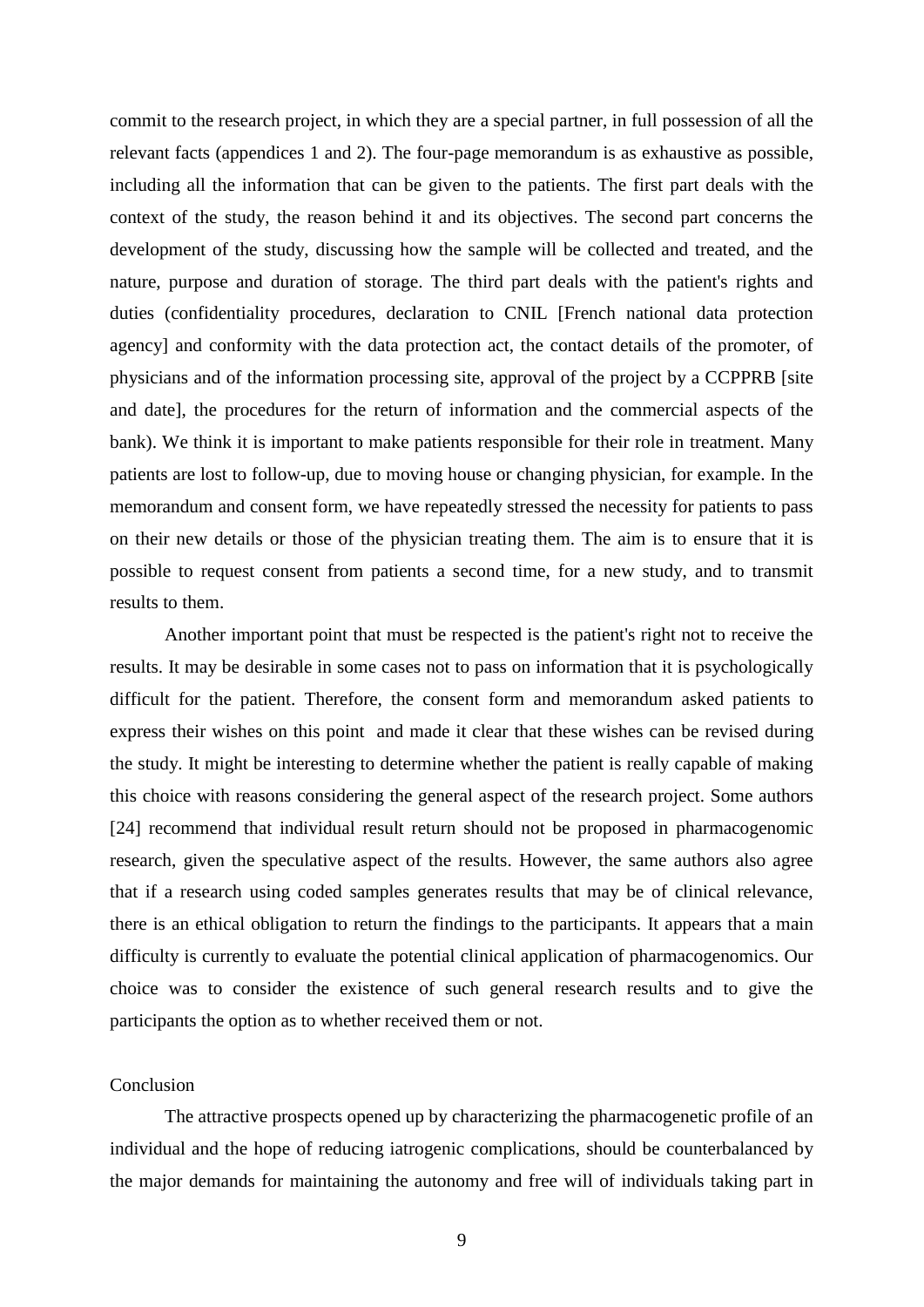research. We need to increase and to maintain the level of knowledge of the general population in line with complex scientific progress in this area, to prevent a growing discrepancy between the instigators of research and the individuals participating in research, as this would threaten the most vulnerable people [31]. To evaluate the results of our work, we are currently investigating how the information concerning the pharmacogenetic research protocol was perceived by the members of the APROCO cohort. The evaluation of the practical organization as well as the analysis of the application of theoretical reflections in the field of biological sampling and storage for genetic analysis are essential to animate the debate that must accompany the setting up of such practices and DNA banks.

#### **Acknowledgements**

The APROCO Study Group is composed of the following: **Scientific Committee**: Steering Committee: Principal Investigators: C. Leport, F. Raffi, Methodology: G. Chêne, R. Salamon; Social Sciences: J-P. Moatti, J. Pierret, Virology: F. Brun-Vézinet, H. Fleury ; Pharmacology: G. Peytavin, R Garraffo; Other members: D. Costagliola, P. Dellamonica, C. Katlama, L. Meyer, M. Morin, D. Sicard, A. Sobel, F. Ballereau; Observers: M-A. Bach, F. Bourdillon, P. Choutet, J-F. Delfraissy, J. Dormont, Y. Souteyrand, J-L. Vildé ; Events Validation Committee: M. Dupon, V. Le Moing, B. Marchou, T. May, P. Morlat, A. Waldner-Combernoux. **Monitoring and statistical analysis:** C Alfaro, S. Boucherit, V. Cailleton, C. Charlois, C. Droz, S. Duran, JL. Ecobichon, C. Egouy, V. Journot, R. Lassalle, L. Latour, V. Le Moing, C. Lewden, B. Masquelier, W. Nouioua, G. Palmer, C. Petit, M. Préau, S. Roloff, M. Savès, B. Spire, R Winum. **Sponsorship:** Agence Nationale de Recherches sur le Sida (ANRS, Action Coordonnée n° 7). **Other supports:** Association des Professeurs de Pathologie Infectieuse et Tropicale (APPIT) and associated pharmaceutical companies: Abbott, Boehringer-Ingelheim, Roche, Bristol Myers Squib Pharma, Merck Dohm Chibret, Glaxo-SmithKline. **Clinical Centers (coordinators) :** Amiens (Prof Schmit), Angers (Dr Chennebault), Belfort (Dr Faller), Besançon (Dr Estavoyer, Prof Laurent, Prof Vuitton), Bordeaux (Prof Beylot, Prof Lacut, Prof Le Bras, Prof Ragnaud), Bourg-en-Bresse (Dr Granier), Brest (Prof Garré), Caen (Prof Bazin), Compiègne (Dr Veyssier), Corbeil Essonnes (Dr Devidas), Créteil (Prof Sobel), Dijon (Prof Portier), Garches (Prof Perronne), Lagny (Dr Lagarde), Libourne (Dr Ceccaldi), Lyon (Prof Peyramond), Meaux (Dr Allard), Montpellier (Prof Reynes), Nancy (Prof Canton), Nantes (Prof Raffi), Nice (Prof Cassuto, Prof Dellamonica), Orléans (Dr Arsac), Paris (Prof Bricaire, Prof Caulin, Prof Frottier, Prof Herson, Prof Imbert, Dr Malkin, Prof Rozenbaum, Prof Sicard, Prof Vachon, Prof Vildé), Poitiers (Prof Becq-Giraudon), Reims (Prof Rémy), Rennes (Prof Cartier), Saint-Etienne (Prof Lucht), Saint-Mandé (Prof Roué), Strasbourg (Prof Lang), Toulon (Dr Jaubert), Toulouse (Prof Massip), Tours (Prof Choutet).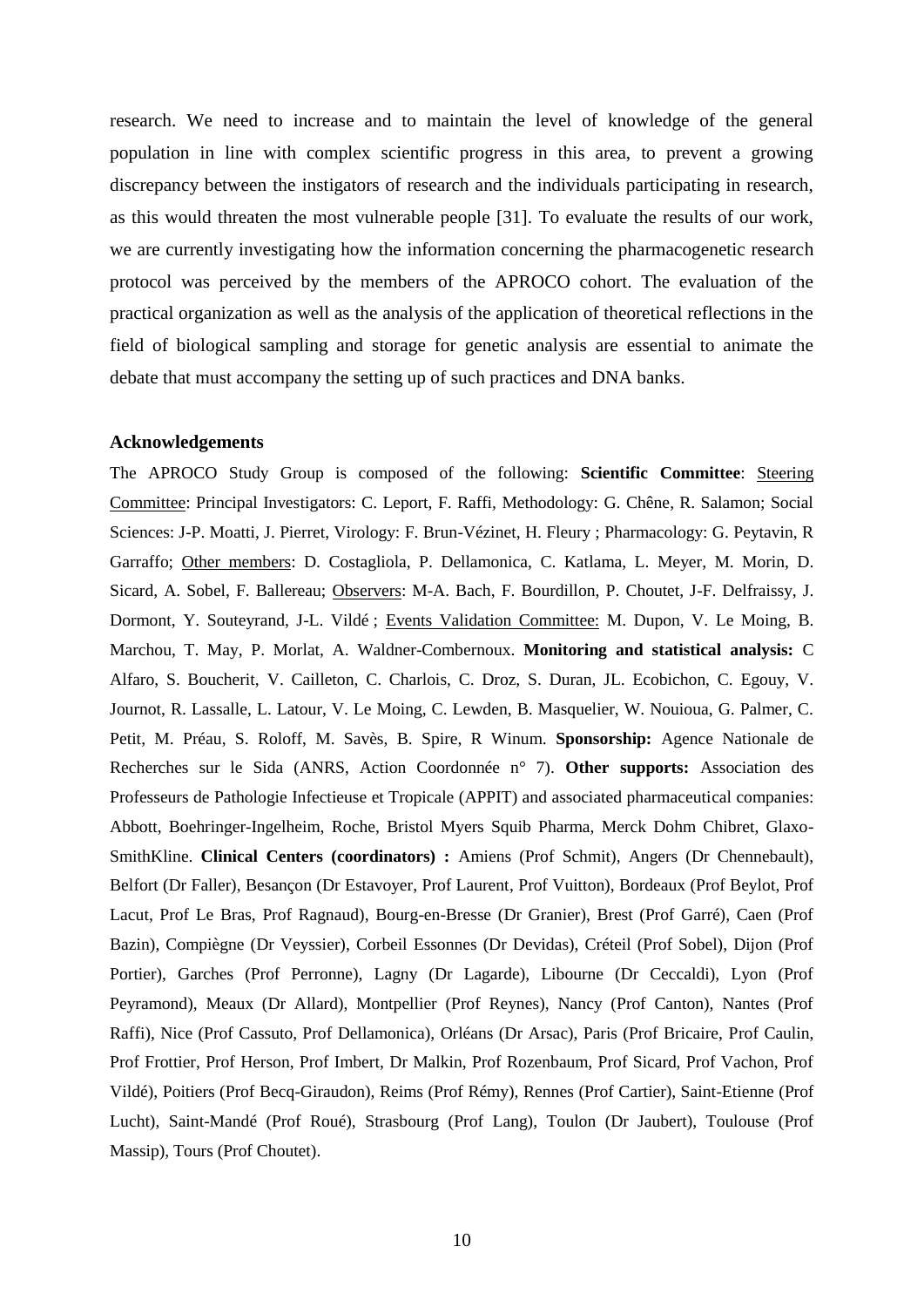#### **References**

1. Dean, M, Carrington M, Winkler C, Huttley GA, Smith MW, Allikmets R *et al..* Genetic restriction of HIV-1 infection and progression to AIDS by a deletion allele of the CKR5 structural gene. Hemophilia Growth and Development Study, Multicenter AIDS Cohort Study, Multicenter Hemophilia Cohort Study, San Francisco City Cohort, ALIVE Study. [published erratum appears in Science 1996 Nov 15;274(5290):1069]. *Science* 1996; **273:**1856-1862.

2. Meyer L, Magierowska M, Hubert JB, Rouzioux C, Deveau C, Sanson F *et al..* Early protective effect of CCR-5 delta 32 heterozygosity on HIV-1 disease progression: relationship with viral load. The SEROCO Study Group. *AIDS* 1997; **11:** F73-78.

3. Spear BB. Viewpoint – Pharmacogenomics: Today, Tomorrow and Beyond. *Drug Benefit Trends* 1999; **11:** 53-54.

4. Emilien G, Ponchon M, Caldas C, Isacson O, Maloteaux JM. Impact of genomics on drug discovery and clinical medicine. *QJM* 2000; **93:** 391-423.

5. Brockmoller J, Kirchheiner J, Meisel C, Roots I. Pharmacogenetic diagnosis of cytochrome P450 polymorphisms in clinical development and in drug treatment. *Pharmacogenomics* 2000, **1:** 125-151.

6. Wolf CR, Smith G, Smith RL. Science, medicine, and the future: Pharmacogenetics. *BMJ* 2000; **320:** 987-990.

7. Le Moing V, Chene G, Masquelier B, Sicard D, Brun-Vezinet F, Reynes J, Raffi F**.** Definition of virologic response and the type of assay used for quantification of viral load may influence the proportion of responders to antiretroviral therapy. APROCO study group. *J Acquir Immune Defic Syndr* 2000; **24:** 82-83.

8. Saves M, Raffi F, Clevenbergh P, Marchou B, Waldner-Combernoux A, Morlat P *et al..* Hepatitis B or hepatitis C virus infection is a risk factor for severe hepatic cytolysis after initiation of a protease inhibitor-containing antiretroviral regimen in human immunodeficiency virus-infected patients. The APROCO Study Group. *Antimicrob Agents Chemother* 2000; **44:** 3451-3455.

9. Duran S, Spire B, Raffi F, Walter V, Bouhour D, Journot V, Cailleton V *et al..* Self-reported symptoms following initiation of a protease inhibitor-containing regimen: association with adherence to HAART in HIV-infected patients. *HIV Clin Trials* 2001; **2:** 38-45.

10. Lewden C, Raffi F, Chene G, Sobel A, Leport C; The APROCO study group. Mortality in a cohort of HIV- infected adults started on a protease inhibitor-containing therapy: standardization to the general population. *J Acquir Immune Defic Syndr* 2001 ; **26:** 480-482

11. Le Moing V, Chene G, Carrieri MP, Besnier JM, Masquelier B, Salomon R *et al..* Clinical, biologic and behavioral predictors of early immunologic and virologic response in HIV-infected patients initiating protease inhibitors. *J Acquir Immune Defic Syndr* 2001; **27:** 372-376

12. Reilly PR. Rethinking risks to human subjects in genetic research. Am J Hum 1998, **63**: 682-685.

13. EUROGAPP PROJECT 1999-2000. Genetic information and testing in insurance and employment: technical, social and ethical issues. European Society of Human Genetics.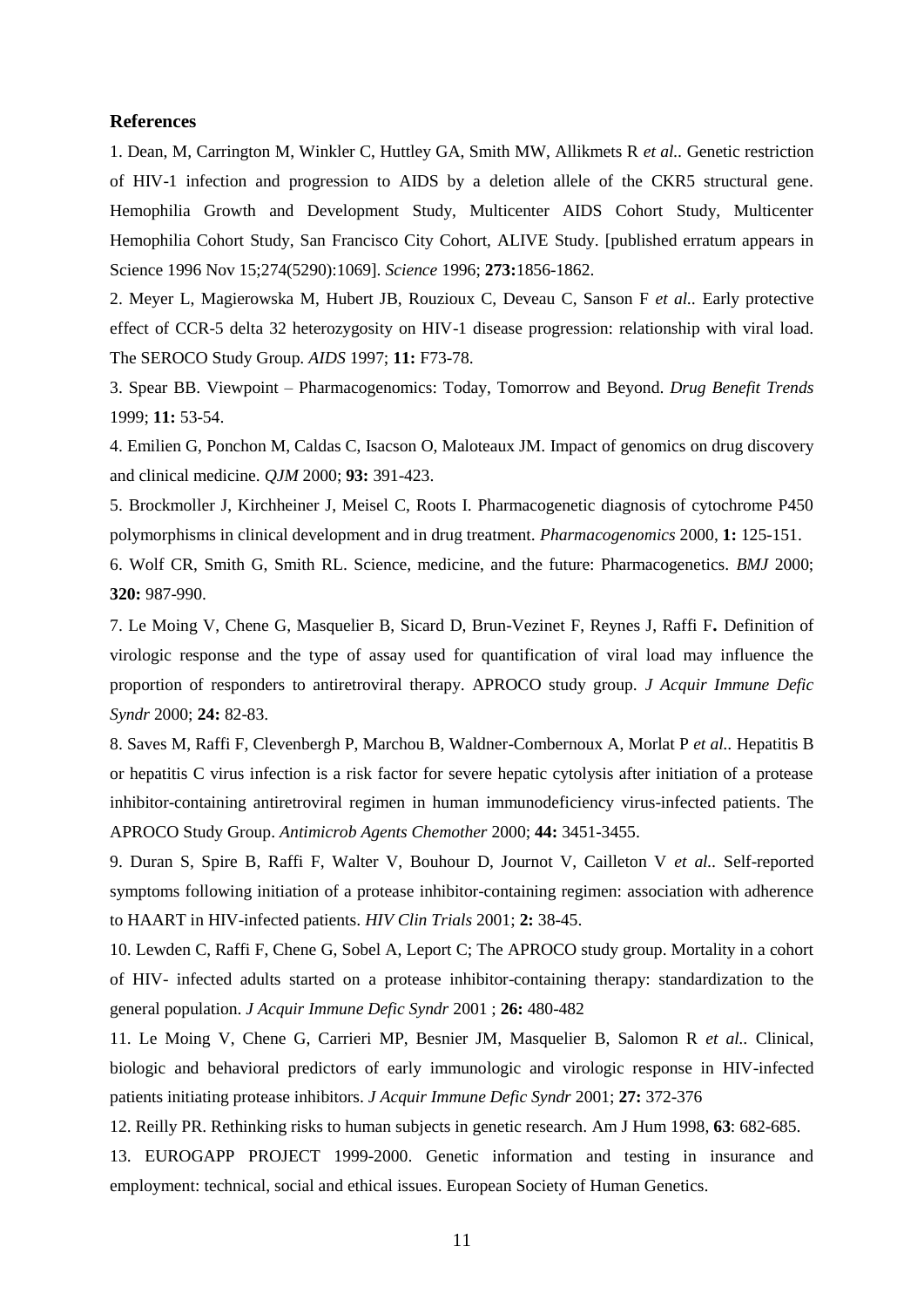14. Nebert DW. Pharmacogenetics and pharmacogenomics: why is this relevant to the clinical geneticist? *Clin Genet* 1999; **56:** 247-258.

15. Bailey DS, Bondar A, Furness LM. Pharmacogenomics - it's not just pharmacogenetics. *Curr Opin Biotechnol* 1998; **9:** 595-601.

16. WHO. Organization, legislation and patients' rights. Genetic database: assessing the benefits and the impact on human and patient rights. September 2001.

17. Robertson JA. Consent and privacy in pharmacogenetic testing. *Nat Genet* 2001; **28:** 207-209.

18. Weir RF, Horton JR. DNA banking and informed consent. Part 1 & 2. *IRB* 1995 ; **17:** 1-8

19. Hervé, C., de Montgolfier, S., Moutel, G. Quel consentement? *Biofutur* 2000; **197**: 21-23.

20. Moutel G, de Montgolfier S, Meningaud JP, Hervé C. Bio-libraries and DNA storage: assessment of patient perception of information. *Medicine and Law* 2001; **20:** 193-204.

21. World Health Organization, Helsinki Declaration, adopted at the 52nd General Assembly, Edinburgh, October 2000, [http://www.wma.net/f/policy/17-c\_f.html].

22. France. Ministère des Affaires Sociales, de la Santé et de la Ville. Huriet Law n°88-1138 of the 20 December 1988 relative to the protection of human subjects undergoing biomedical research and Law n°94-630 of the 25th July 1994, relative to the protection of human subjects undergoing biomedical research. JO lois et décrets 1994, 26 juill. 1994, 10747-10749.

23. National Bioethics Advisory Commission (NBAC). Research involving human biological materials: Ethical issues and policy guidance. USA, Maryland. August 1999. [http://bioethics.georgetown.edu/nbac/pubs.html].

24. Clarke A., English V, Harris H and Wells F. Report on ethical considerations. *International Journal of Pharmaceutical medicine* 2001; **15**: 89-94.

25. Annas GJ. Privacy rules for DNA databanks. Protecting coded 'future diaries'. *JAMA* 1993; **270:**  2346-2350.

26. Troy ES. The Genetic Privacy Act: an analysis of privacy and research concerns. *J Law Med Ethics* 1997; **25:** 256-272.

27. Issa AM. Ethical considerations in clinical pharmacogenomics research. *Trends Pharmacol Sci* 2000; **21:** 247-249.

28. Kaplan JC, Junien C. Genomics and medicine: an anticipation. From Boolean Mendelian genetics to multifactorial molecular medicine. *C R Acad Sci III* 2000; **323:** 1167-1174.

29. Knoppers, B.M. Genetic information and the family: are we our brother's keeper? *Trends Biotechnol* 2002; **20:** 85-86.

30. Deschênes M, Cardinal G, Knoppers BM, Glass KC. Human genetic research, DNA banking and consent: a question of "form"? *Clin Genet* 2001; **59:** 221-239.

31. Rothstein MA, Epps PG. Ethical and legal implications of pharmacogenomics. *Nat Rev Genet* 2001; **2:** 228-231.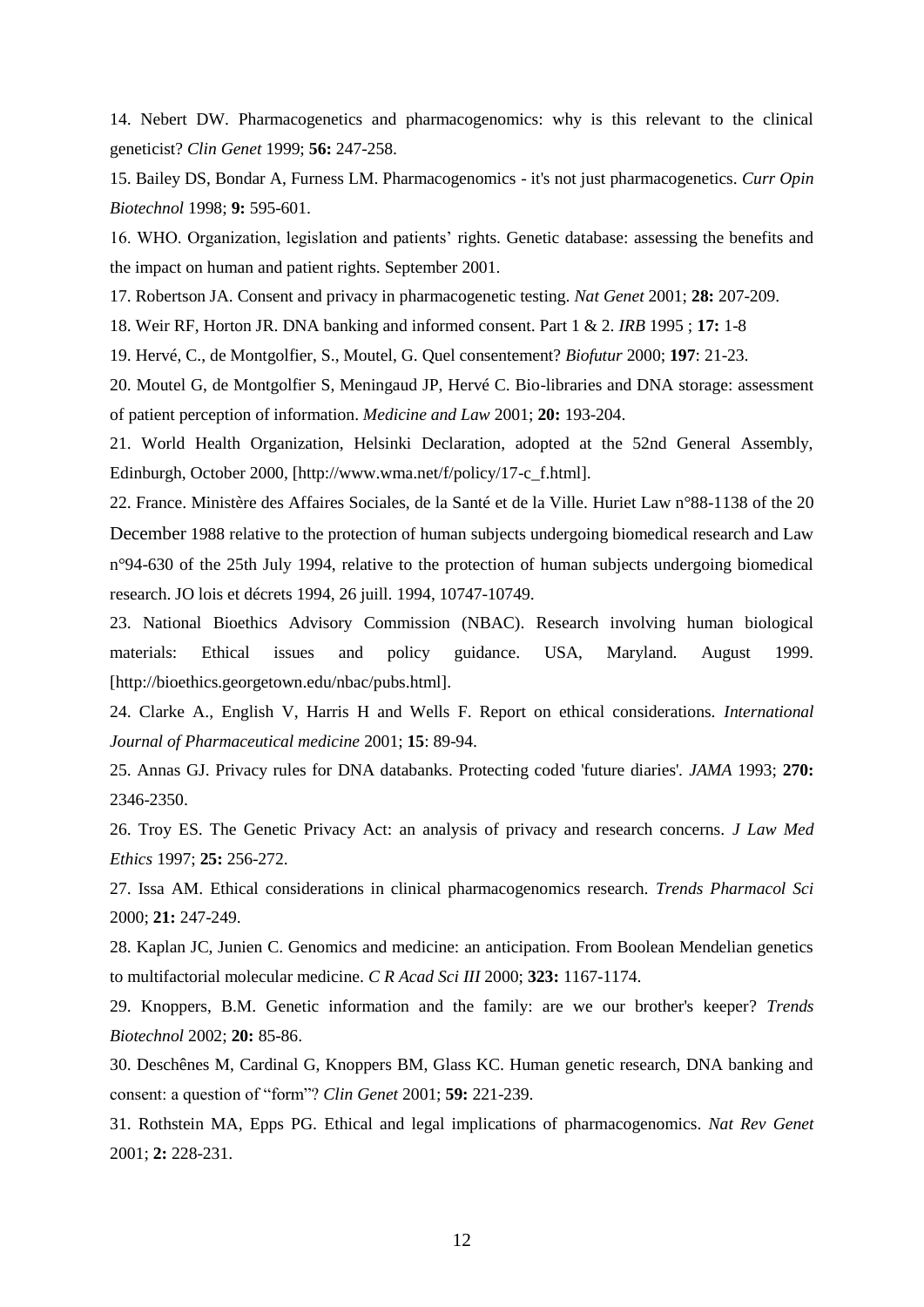# **Annexe 1:**

The French APROCO cohort included 1181 HIV-infected patients who began taking a PIcontaining antiretroviral therapy in one of 47 centers between 1997 and 1999. The aim of the study was to describe the effects, efficacy and tolerance, of theses new therapies in the context of routine clinical practice. After a median follow-up of two years, the rate of progression to AIDS was 2% and the death rate was 2 per 100 patient-years. The rate of viral rebound was 20 per 100 patient-years and median CD4 count had increased approximately from 300 to  $400/\text{mm}^3$ . The rate of serious adverse events attributable to antiretrovirals was 11 per 100 patient-years.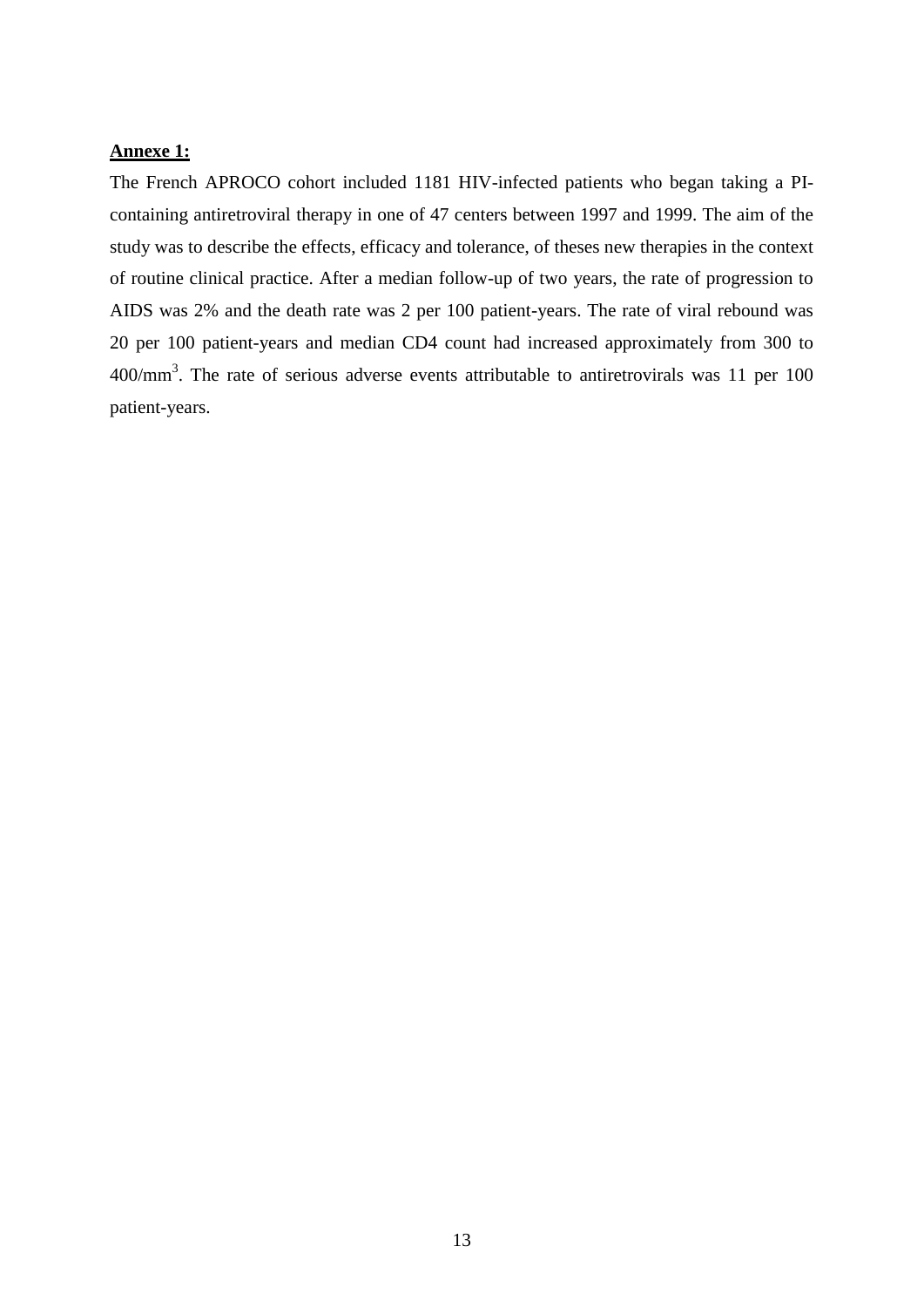#### **Appendix 1: Memorandum to patients**

Basic host genetic effects on the response to and tolerance of treatment in HIV-infected patients treated with protease inhibitors. Creation of the APROCO cohort DNA bank – ANRS EP11 Promoter: Agence Nationale de Recherche sur le Sida (ANRS) [National AIDS Research Agency]

Dear Sir or Madam,

We would like to thank you for your participation in the APROCO Cohort. Protease inhibitors, in association with other antiretroviral drugs designed to improve immune status, are an efficient treatment against HIV infection. You probably know that these drugs are not devoid of side effects, which can make their use problematic. The aim of the APROCO Cohort is to describe the effect of the drugs in terms of clinical progression, virological and immunological responses (increase in CD4 lymphocyte counts), but also the possible disadvantages. Once these effects have been described, the next vital step, in our opinion, is to study the factors predicting the efficiency of treatment and the onset of complications under treatment.

#### What is this study for?

Some of these predictive factors are unique to each individual, and concern the genes within the cells. It has been established that some genes are associated with a slower progression of HIV infection and a better response to treatment. In other diseases, it has been shown that certain genes are associated with a higher risk of side effects of the drugs used for treatment, particularly for drugs metabolized in the liver. Thus, studying factors, including genetic factors, predictive of disease progression and drug side effects should make it possible to adapt the treatment appropriately to the patient, thereby minimizing possible undesirable effects and maximizing the response.

#### What are the study's aims?

This study aims to analyze a large number of genes (about 100) involved in the control of virus multiplication and metabolism of antiretroviral drugs. The objectives justifying the storage and use of DNA are part of the cohort's general objectives: **to determine the effect of**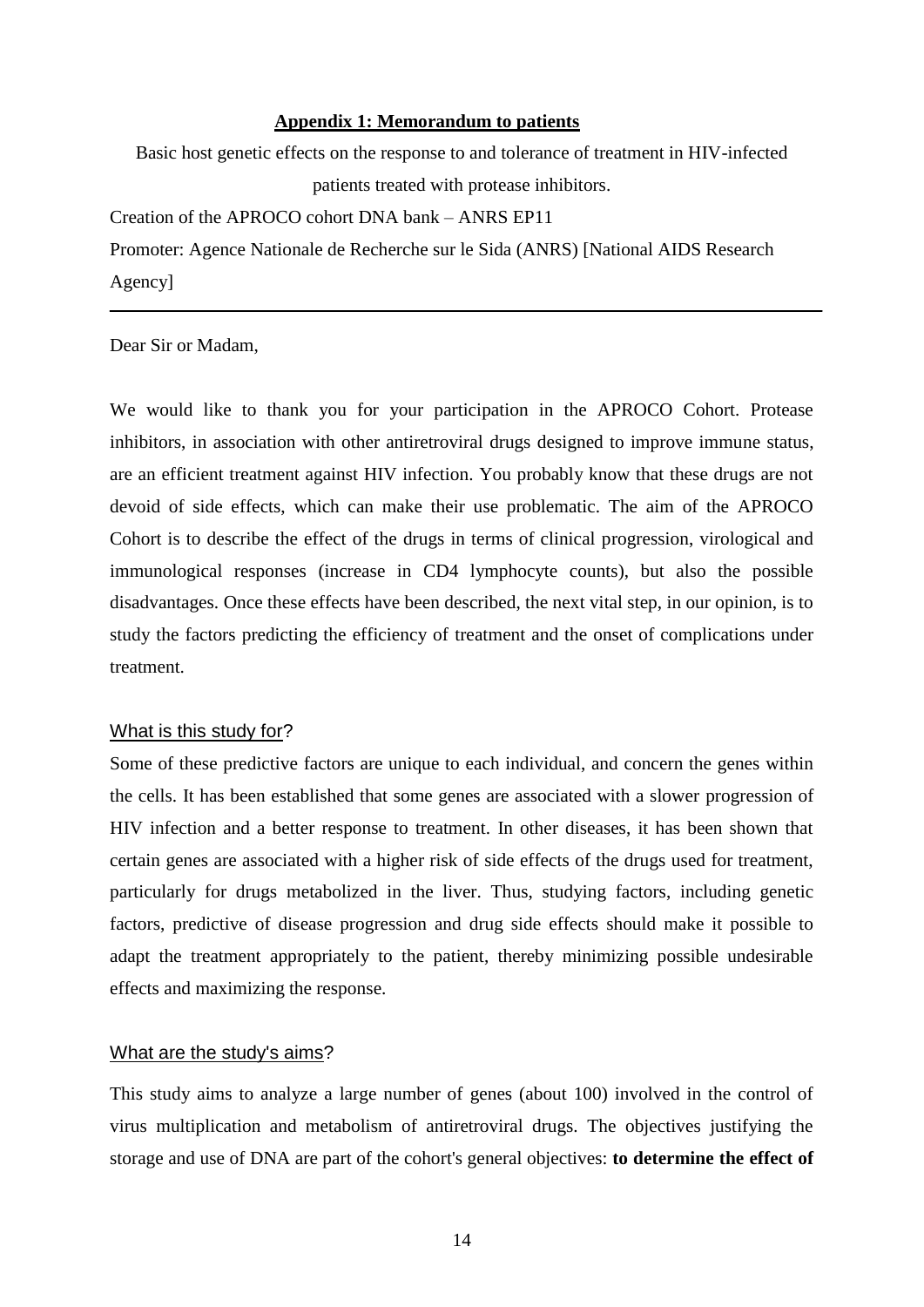**genetic factors,** and of other factors: virological (viral load), immunological (CD4 counts), pharmacological (drug dose), and compliance (regular taking of treatment), on

- **The response to treatment**
- **The complications linked to the treatment (toxicity).**

For this reason, this project was submitted to the **CCPPRB (Advisory Board for the Protection of Human Subjects in Biomedical Research) as a study with Direct Individual Benefits.** 

The list of genes to be studied is incomplete but currently contains those encoding the chemokine receptors (CCR5 and CX3CR1), which clearly play a role in disease progression.

#### How will the study develop?

All the patients in the APROCO Cohort will be asked for an additional 30 ml blood sample during a planned blood test in a scheduled follow up appointment. DNA will be extracted from the blood cells in this sample and the remaining cells will be preserved in the form of a dry pellet. The DNA and dry pellet will be stored for subsequent use in studies of various genotypes. The collection will be regularly maintained at a single site, which will be responsible for DNA extraction and maintenance of the collection. Samples will be stored at two sites for security reasons: The Immunopathology Laboratory at Pitié-Salpétrière Hospital and Généthon, Evry. The choice of the genes to be studied and the order of priority of the genes studied will be defined by the Monitoring Committee. The decision to use the stored DNA is the responsibility of the principal investigators of the Cohort, following the discussion by the Study Monitoring Committee. The person responsible for managing the collection at each site is not permitted to use or to pass on any DNA sample unless consent is obtained from the principal investigators. The samples will be stored and used for up to 10 years after the cohort's closure. If it becomes necessary to prolong this period, your consent will be expressly requested. Depending on the type of study, the stored genetic material will be transferred to most appropriate public or private laboratory, and the material transmitted will be used only for the objective defined for the study. After completion of the study, any remaining material will be destroyed or returned to the central collection to prevent any trace of the genetic material being archived at any site other than those established for this purpose.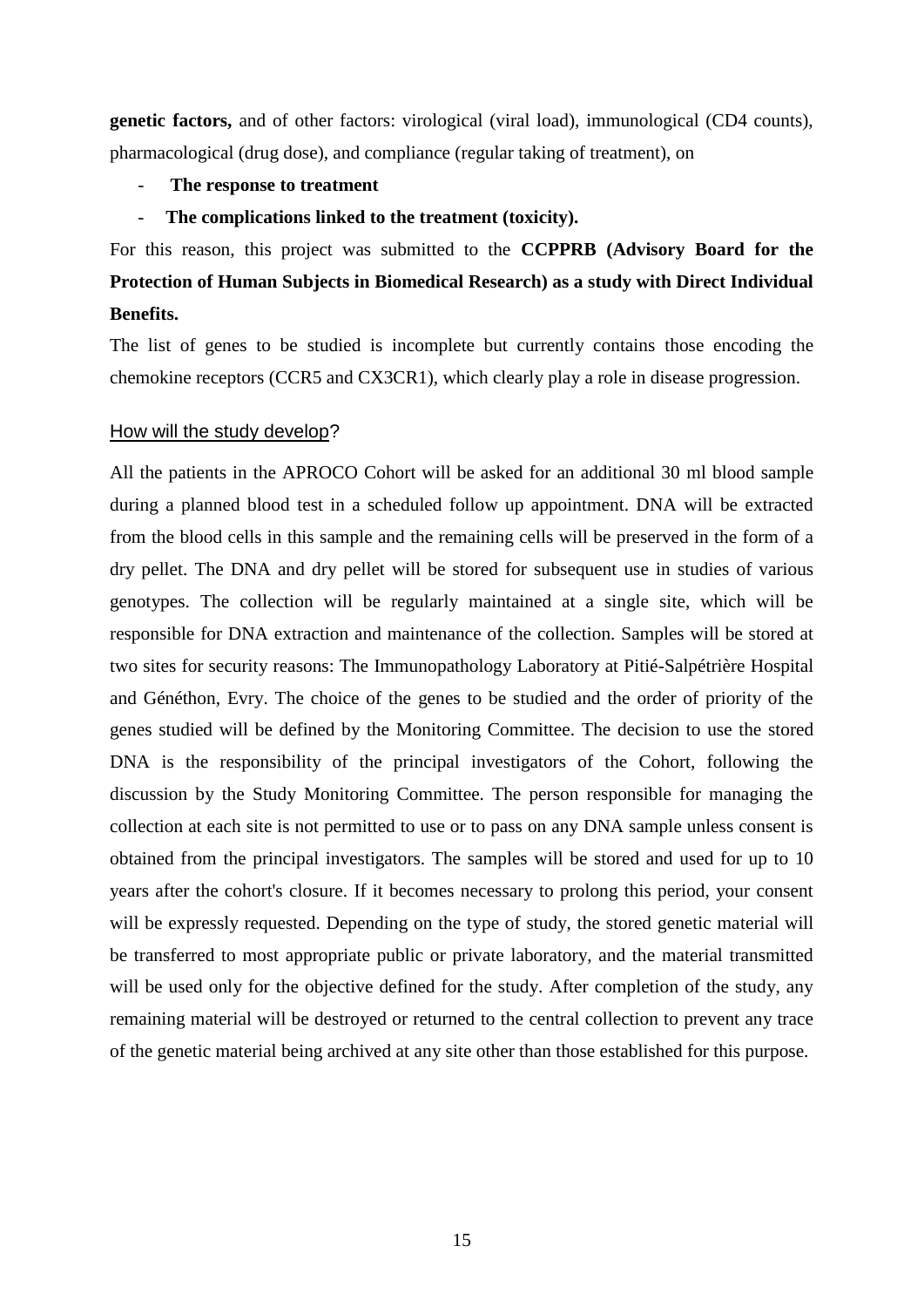#### What are your rights?

The study presented to you is in no way obligatory; you can withdraw from it at any time without being in any way liable.

All information concerning you will be strictly confidential and will be protected by strict medical confidentiality rules, including rules governing the site of DNA storage. The data collected will be coded before processing. In accordance with the Data Protection Act of January 6, 1978, the processing of individual data requires approval from CNIL (the French national data protection agency). The data collected will be processed by INSERM Unit 330 (Université Victor Ségalen Bordeaux 2, 146 rue Léo Saignat, 33076 Bordeaux cedex). Article 40 of the Data Protection Act makes provision for your right of access, opposition, and rectification of the data processed at any time, through the intermediary of your physician. The study has been approved by the Cochin CCPPRB (Advisory Board for the Protection of Human Subjects in Biomedical Research), following examination at the session held on June 26, 2001 (amendment no. 1 October 23 2001).

The study promoter, the Agence Nationale de Recherche sur le Sida (National AIDS Research Agency), 101 rue of Tolbiac – 75013 PARIS, has taken out insurance in accordance with the Huriet Law (art. L 209-7 of the Public Health Code from January 20 1988 and art.5 from July 25 1994).

The DNA bank and data will not be exploited commercially*.* However, their analysis may be used in collaboration with manufacturers and may contribute to the creation of commercial products, from which you are not entitled to receive any financial reward.

It is possible for you to request the destruction of the DNA stored from your cells, or for it not to be used for a certain type of study. The use of the sample will be the responsibility of the Cohort's principal investigators, following discussion by the Study Monitoring Committee. You will be informed of this by your physician and the results concerning the use of DNA extracted from your cells will be passed on to you by the physician treating you. As these studies may last several years, in the event of your changing physician, we recommend that you send the details of your new physician and, if you wish, your own contact details, to the person in charge of the cohort, so that the results can be passed on. The results of some studies might not have an immediate application, but may have long-term applications. Results of this type will be made available to you upon request, but it is also possible that you may not wish to be informed of these results. You can indicate this on the consent form.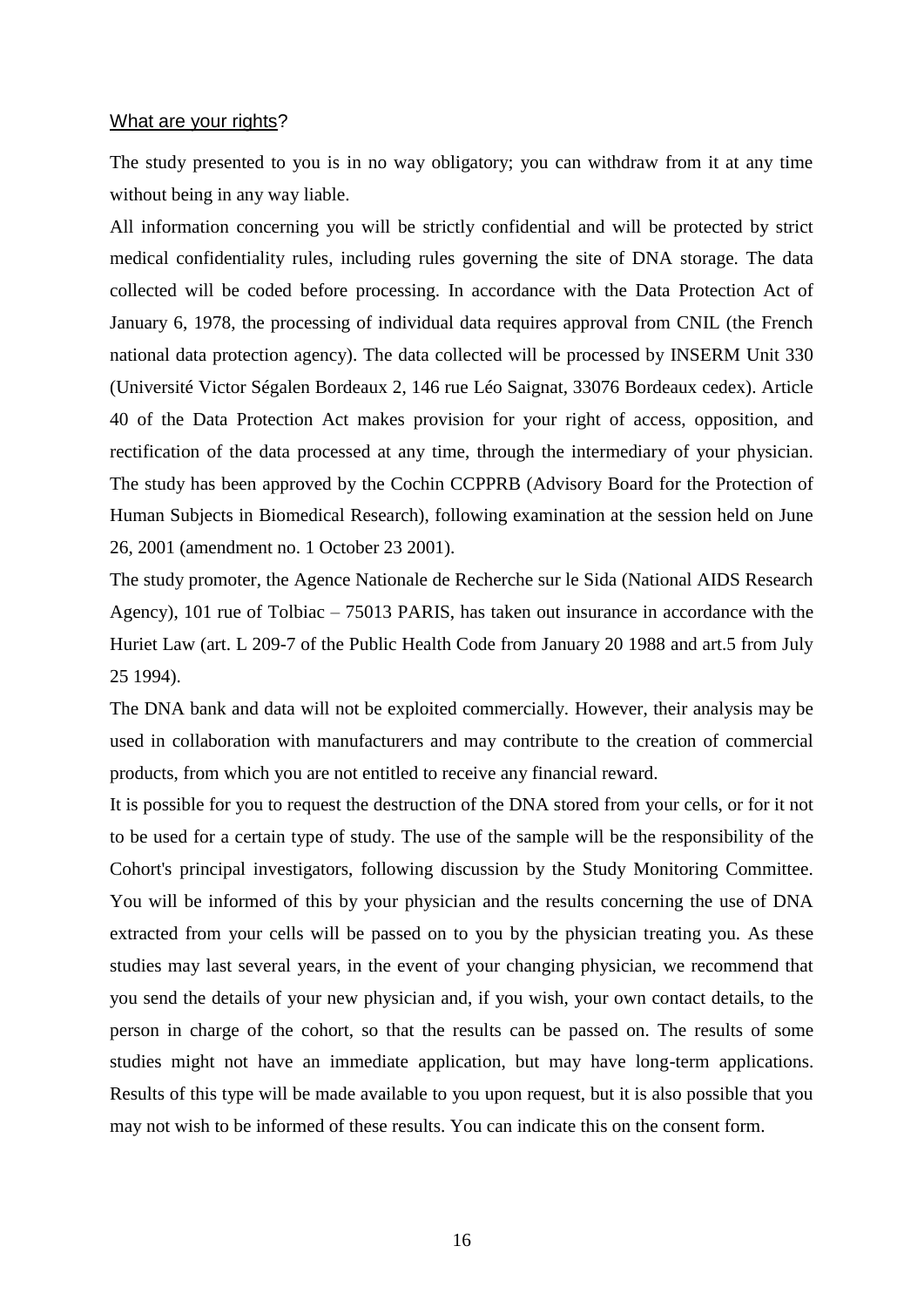The stored DNA that has been extracted from your cells will only be used in studies that meet the objectives indicated above, for which you have given your consent. Any other use, which may be considered desirable in several years time due to progress in science and technology, cannot be undertaken unless you are contacted directly and give specific consent.

> Name of physician who delivered the memorandum: ………………….. *Address*: ……………………………………………………………. *Telephone no*: ……………………………..